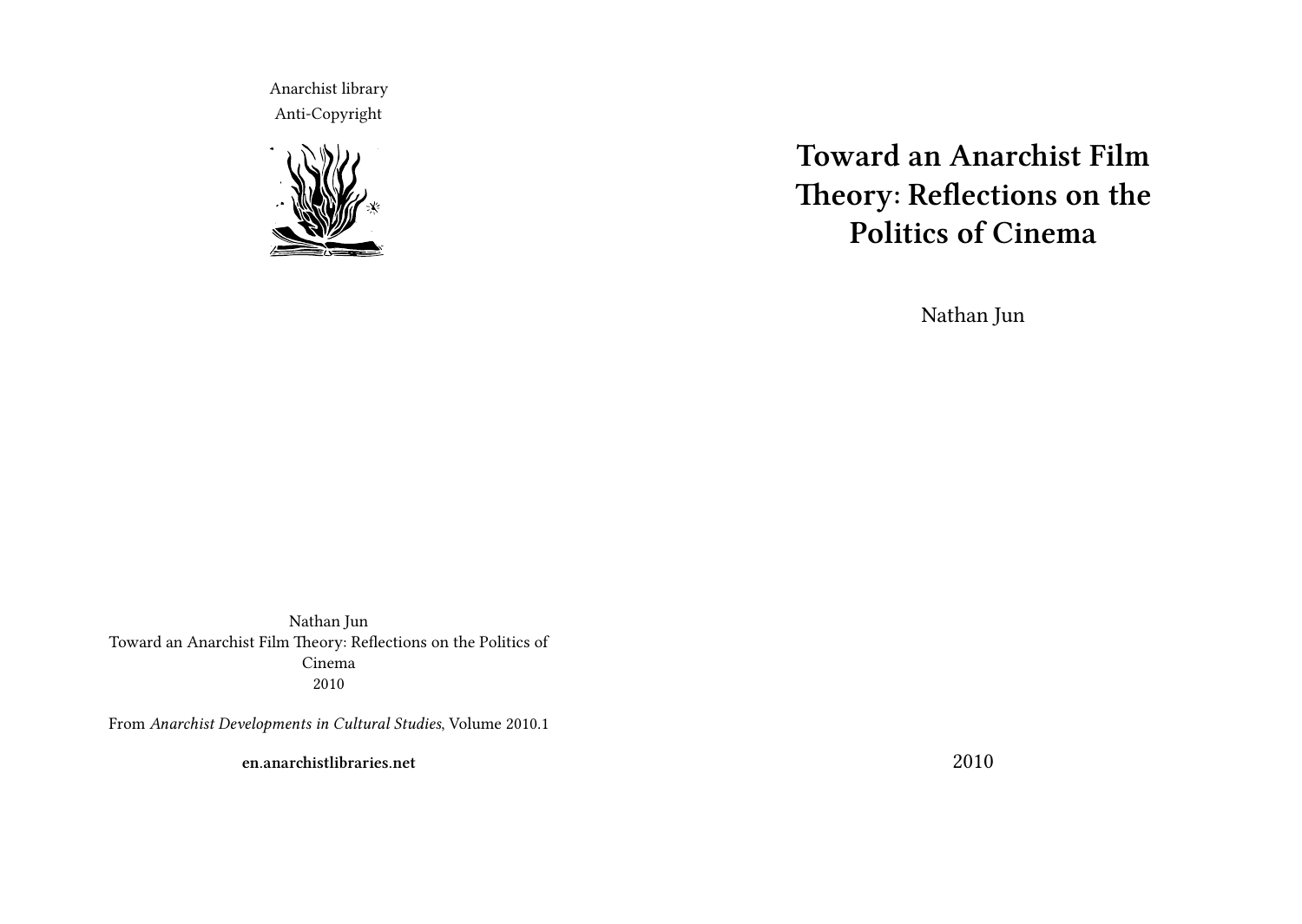- Levine, L. (1988) *Highbrow/Lowbrow: The Emergence of Cultural Hierarchy in America.* Cambridge, MA: Harvard University Press. Marcuse, H. (1964) *One — Dimensional Man.* Boston: Beacon Press. May, T. (1994) *The Political Philosophy of Poststructuralist Anarchism.* University Park, PA: Pennsylvania State University Press.
- McRobbie, A. (1994) *Postmodernism and Popular Culture.* New York: Routledge.

Metz, C. (1974) *Language and Cinema.* The Hague: Mouton.

- . (1973) "Current Problems of Film Theory" (D. Matias., Trans.). *Screen* 14:1–2: 40–88
- Mitry, J. (1997) *The Aesthetics and Psychology of Cinema* (C. King., Trans.). Bloomington, IN: Indiana University Press.
- Mulhern, F. (1979) *The Moment of Scrutiny.* London: Verso.
- Mulvey, L. (1975) "Visual Pleasure in the Narrative Cinema." *Screen*  $(16)3: 6-18.$
- Polan, D. (1985) "The Critique of Cinematic Reason: Stephen Heath and the Theoretical Study of Film," *boundary (*2)13,2/3 (Winter — Spring):157–71.
- Staples, D. (1966–67) "The Auteur Theory Reexamined." *Cinema Journal* 6: 1–7.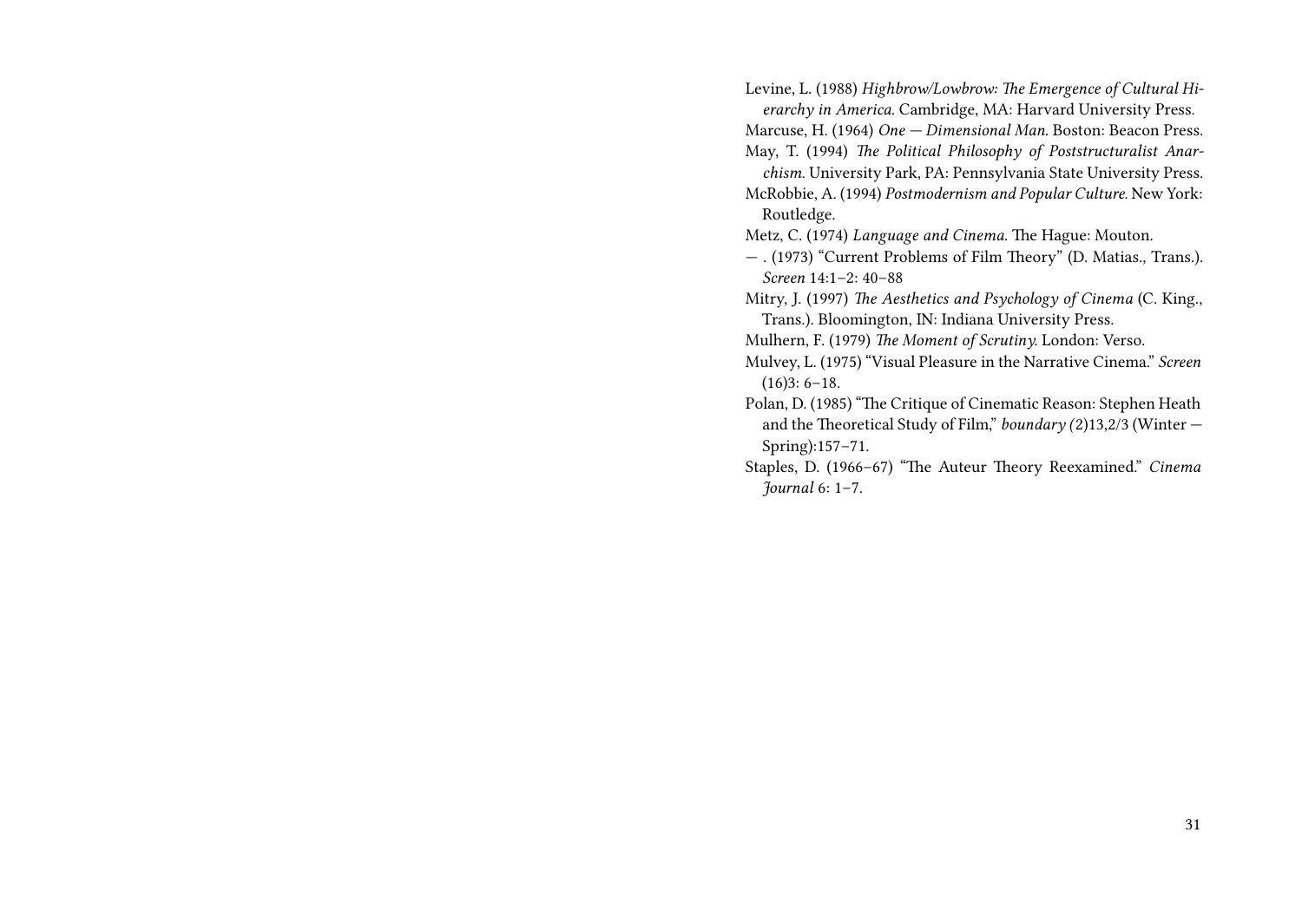- Foucault, M. (2003) *The Essential Foucault* (P. Rabinow & N. Rose., Eds.). New York: The New Press.
- . (1995) *Discipline and Punish* (A. Sheridan., Trans.). New York: Vintage Books.
- *.* (1994) *The Order of Things. New York: Vintage Books.*
- *.* (1990) *The History of Sexuality: An Introduction. New York: Vintage Books.*
- *.* (1972) *The Archaeology of Knowledge (A. Sheridan., Trans.). New York: Pantheon.*
- *.* (1965) *Madness and Civilization* (R. Howard., Trans.). New York: Pantheon.
- Frank, T. (2000) *One Market Under God.* New York: Anchor Books.
- Friedberg, A. (1997) "Cinema and the Postmodern Condition." *Viewing Positions: Ways of Seeing Film* (L. Williams., Ed.). New Brunswick, NJ: Rutgers University Press: 59–86.
- Gans, H. (1985) "American Popular Culture and High Culture in a Changing Class Structure." *Prospects: An Annual of American Cultural Studies* 10: 17–37.
- . (1974) *Popular Culture and High Culture.* New York: Basic Books.
- Grossberg, L. (1992) *We Gotta Get Outta This Place.* New York: Routledge.
- Heath, S. (1976) "Narrative Space." *Screen (*17)3: 68–112
- Hoggart, R. (1995) *The Way We Live Now.* London: Chatto & Windus.
- Horkheimer M., & T. Adorno. (1993) "The Culture Industry: Enlightenment as Mass Deception." *The Dialectic of Enlightenmen*t. Trans. J. Cumming. New York: Continuum: 120–67.
- Jay, M. (1997) *Downcast Eyes: The Denigration of Vision in Modern French Thought.* Berkeley: University of California Press.
- Kracauer, S. (1997) *Theory of Film: The Redemption of Physical Reality.* Princeton, NJ: Princeton University Press.
- Leavis, F.R. (1952) *Scrutiny: A Reprint*, 20 volumes. Cambridge: Cambridge University Press.

# **Contents**

| I. The Politics of Film Theory: From Humanism to Cul-                     |  |
|---------------------------------------------------------------------------|--|
| tural Studies $\ldots \ldots \ldots \ldots \ldots \ldots \ldots \ldots 5$ |  |
| II. Foucault and Film Theory 11                                           |  |
| III. Toward an Anarchist Film Theory 19                                   |  |
|                                                                           |  |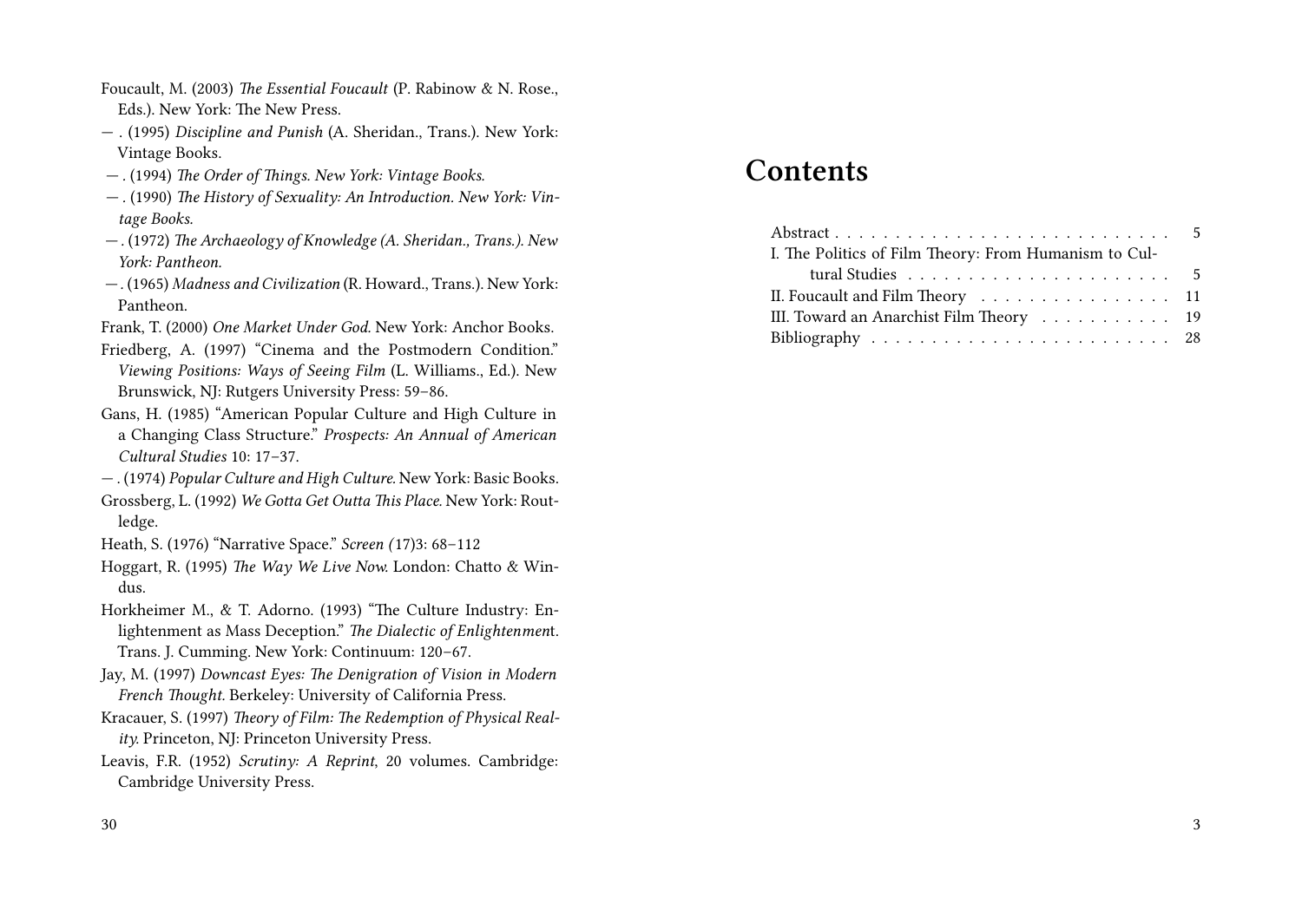- Bérubé, M. (1994) "Pop Goes the Academy: Cult Studs Fight the Power" *Public Access: Literary Theory and American Cultural Politics.* London: Verso.
- Brantlinger, P. (1990) *Crusoe's Footprints.* New York: Routledge.
- Brunette P., & D. Wills. (1989) *Screen/Play: Derrida and Film Theory.* Princeton, NJ: Princeton University Press.
- Cavell, S. (1981) *Pursuits of Happiness: The Hollywood Comedy of Remarriage.* Cambridge, MA: Harvard University Press.
- Cohn, J. (2009) "What is Anarchist Cultural Studies? Precursors, Problems and Prospects." *New Perspectives on Anarchism*. Ed. N. Jun & S Wahl. Lanham, MD: Lexington Books: 403–24.
- Deleuze, G. (1990) *Expressionism in Philosophy*: *Spinoza.* (M. Joughin., Trans.). New York: Zone Books.
- Deleuze, G., & F. Guattari. (1977) *Anti Oedipus: Capitalism and Schizophrenia* (R. Hurley, M. Seem, & H.R. Lame., Trans.). New York: Viking Press.
- . (1986) *A Thousand Plateaus Capitalism and Schizophrenia* (B. Massumi., Trans.). Minneapolis: University of Minnesota Press.
- *.* (1986) *Kafka: Toward a Minor Literature* (D. Polan., Trans.). Minneapolis: University of Minnesota Press.
- Deleuze, G., & C. Parnet. (1987) *Dialogues* (H. Tomlinson & B. Haberjam., Trans.). New York: Columbia University Press.
- Derrida, J. (1981) *Positions* (A. Bass., Trans.). Chicago: University of Chicago Press, 1981.
- . (1978) *Writing and Difference* (A. Bass., Trans.). Chicago: University of Chicago Press.
- . (1976) *Of Grammatology* (G.C. Spivak., Trans.). Baltimore: Johns Hopkins Press.
- During, S., Ed. (1993) *The Cultural Studies Reader.* New York: Routledge.
- Eiseinstein, S. (1969) *The Film Sense* and *The Film Form.* New York: Harcourt Brace.
- Fiske, J. (1993) *Power Plays, Power Works.* New York: Verso.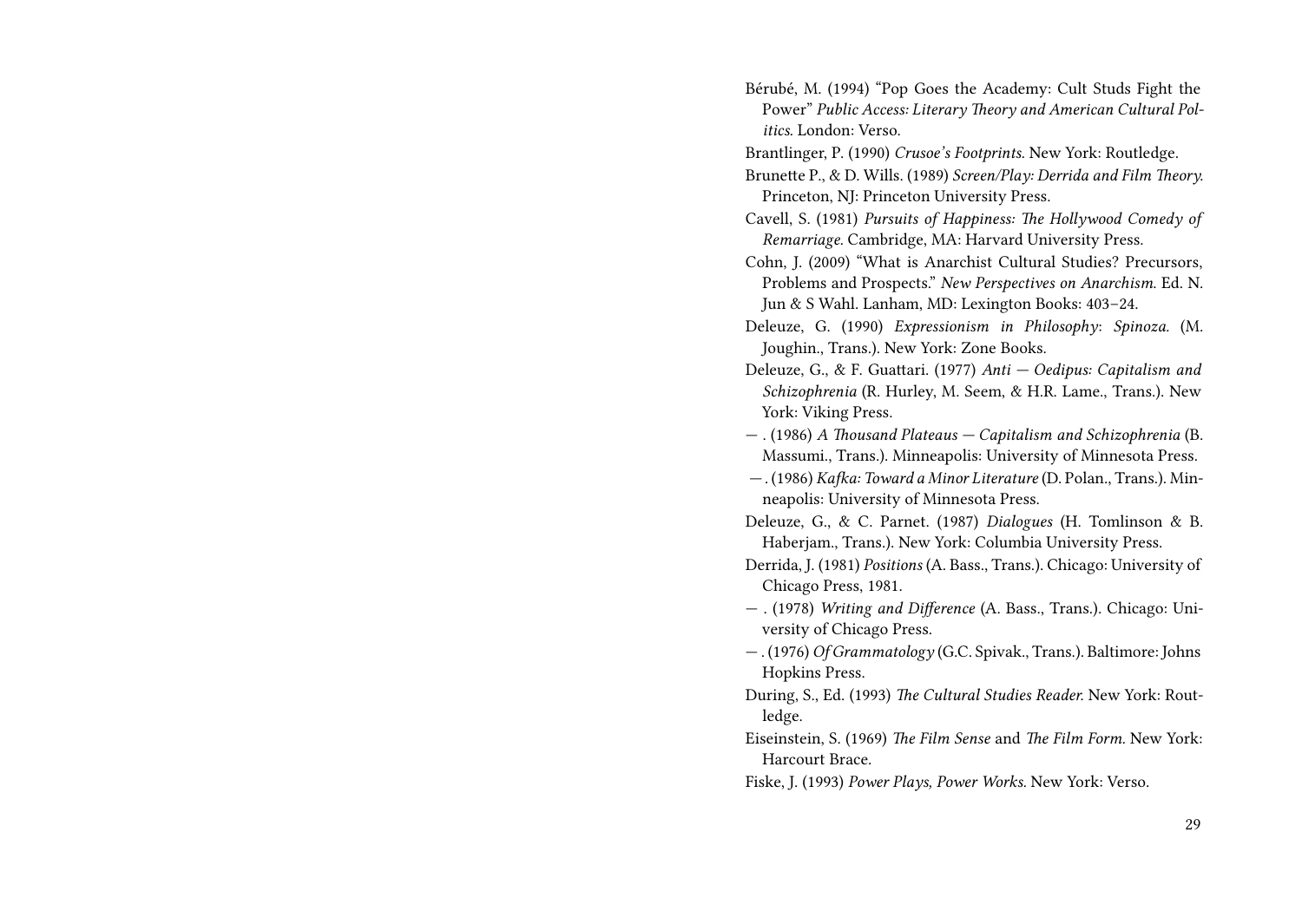cultural studies. Though I agree with Horkheimer and Adorno that cinema can be used as an instrument of repression, as is undoubtedly the case with the contemporary film industry, I have argued at length that cinema as such is neither inherently repressive nor inherently liberatory. Furthermore, I have demonstrated that the politics of cinema cannot be situated exclusively in the designs of the culture industry nor in the interpretations and responses of consumer-subjects. An anarchist analysis of cinema must emerge precisely where cinema itself does — at the intersection of mutually reinforcing forces of production and consumption.

### **Bibliography**

- Andrews, D. (2000) "The 'Three Ages' of Cinema Studies and the Age to Come." *PMLA (*115)3 (May): 341–51.
- . (1985) "Of Canons and Quietism: Dudley Andrews Responds to Jane Staiger's 'The Politics of Film Canons'." *Cinema Journal* (25)1 (Fall): 55–61.
- Arnheim, R. (1997) *Film Essays and Criticism* (B. Benthien., Trans.). Madison: University of Wisconsin Press.
- . (1989) *Film as Art.* Los Angeles: University of California Press.
- Aronowitz, S. (1994) *Roll Over Beethoven.* Hanover, NH: Wesleyan University Press.
- Baudry, J. (1986) "The Apparatus." *Narrative, Apparatus, Ideology: A Film Theory Reader* (P. Rosen., Ed.). New York: Columbia University Press: 299–319.
- Bazin, A. (1996) *Bazin at Work: Major Essays and Reviews from the Forties and Fifties*. (A. Piette., Trans.). New York: Routledge.
- . (1967) *What is Cinema?* (H. Gray., Trans.). Los Angeles: University of California Press.

28

#### **Abstract**

Cinema, like art more generally, is both an artistic genre and a politico-economic institution. On the one hand there is *film*, a medium which disseminates moving images via the projection of light through celluloid onto a screen. Individual films or "movies," in turn, are discrete aesthetic objects that are distinguished and analyzed *vis-à-vis* their form and content. On the other hand there is the  $film$   $industry$  – the elaborate network of artistic, technical, and economic apparatuses which plan, produce, market, and display films to audiences. Since its inception, both the aesthetic and political aspects of cinema have been subject to various forms of theoretical analysis which have been subject to critique in turn. In this paper I offer a brief survey of these analyses and critiques followed by a sketch of an alternative approach to film theory. Drawing upon the ideas of Foucault and Deleuze, this "anarchist" film theory seeks to present a viable critical methodology while at the same time elucidating the liberatory potential of film.

## **I. The Politics of Film Theory: From Humanism to Cultural Studies**

Prior to its emergence as a distinct academic discipline in the 1970s, film studies could be roughly divided into two distinct but closely-related camps: humanism, which analyzed cinema in terms of its promotion of, or opposition to, classical Enlightenment values (e.g., freedom and progress), and various schools of formalism, which focused on the formal, technical, and structural elements of cinema in general as well as of individual films.<sup>1</sup> As Dana Polan notes, humanist critics frequently vacillated between skepticism toward cinema and profound, even hyperbolic adulation of it (Polan,

<sup>&</sup>lt;sup>1</sup> For an excellent overview of formalism in film theory, see (Andrews, 2000: 341–51).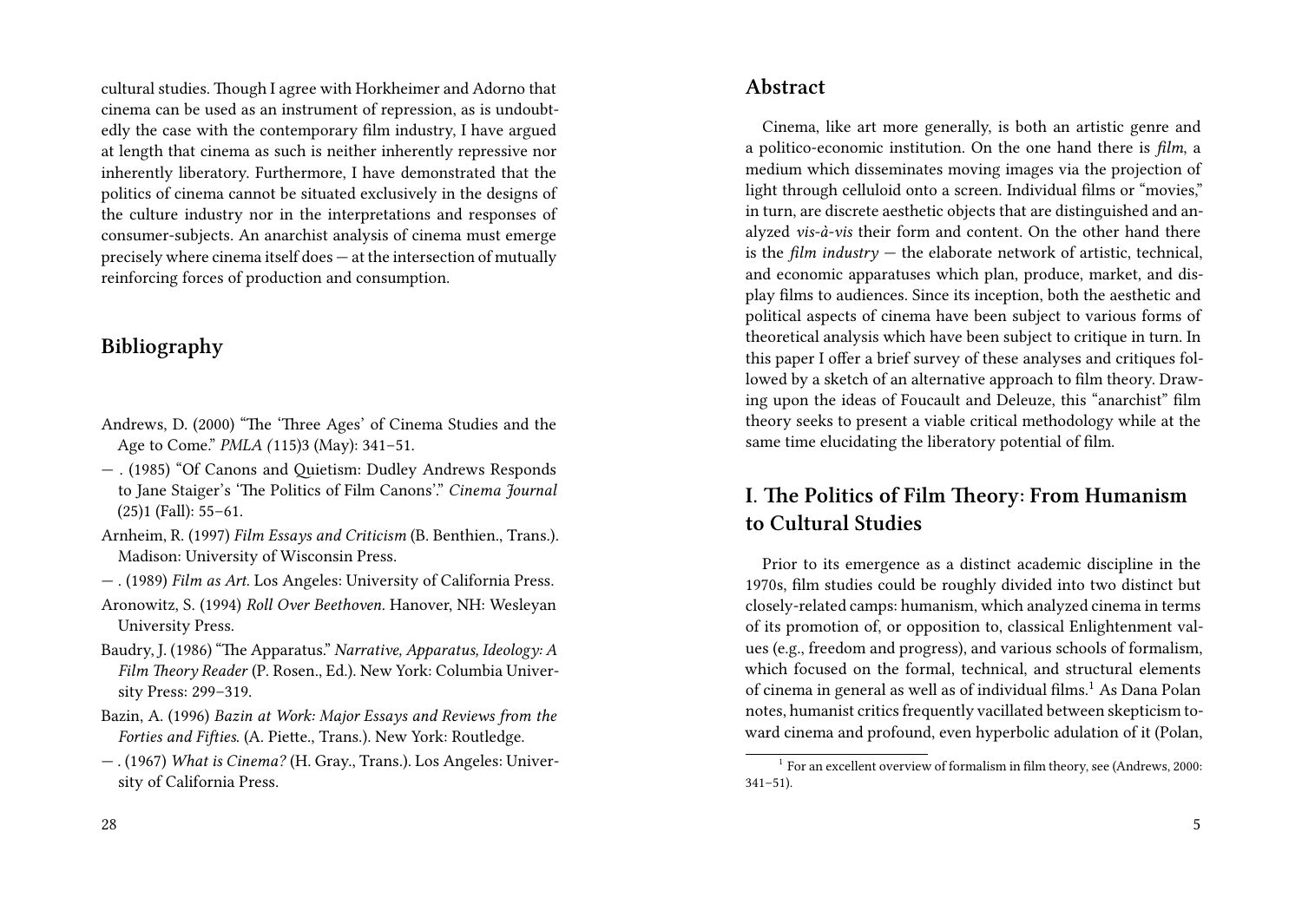1985: 159). To some, film represented "the death of culture for the benefit of a corrupt and debasing mass civilization" (ibid.).<sup>2</sup> To others, film did not kill culture so much as *democratize* it by destabilizing the privileged, elite status of art (cf., Cavell, 1981). Ultimately, however, "the pro and con positions merge in their common ground of originary presuppositions: they understand art as redemption, transport, utopian offer" (Polan, 1985: 159).

Like the pro-film humanists, formalist critics emphasized the artistic depth and integrity of cinema as genre. (This is especially true of *auteur* theory, according to which films are expressions of the unique ideas, thoughts, and emotions of their directors; Staples, 1966–67: 1–7.) Unlike humanism, however, formalism was centrally concerned with analyzing the vehicles or mechanisms by which film, as opposed to other artistic genres, generates content. This concern gave rise, in turn, to various evaluative and interpretive theories which privileged the *formal* elements of film (e.g., cinematography, editing, etc) over and above its *narrative* or *thematic* elements (cf., Arnheim, 1997, 1989; Bazin, 1996, 1967; Eiseinstein, 1969; Kracauer, 1997; Mitry, 1997).

In contrast to the optimistic humanists and the apolitical formalists, the Marxist critics of the Frankfurt School analyzed cinema chiefly as a socio-political institution  $-$  specifically, as a component of the repressive and mendacious "culture industry." According to Horkheimer and Adorno, for example, films are no different from automobiles or bombs; they are commodities that are produced in order to be consumed (Horkheimer & Adorno, 1993: 120– 67). "The technology of the culture industry," they write, "[is] no more than the achievement of standardization and mass production, sacrificing whatever involved a distinction between the logic of work and that of the social system" (ibid., 121). Prior to the evolution of this industry, culture operated as a locus of dissent, a buffer

 $2^{2}$  See, for example, Leavis (1952). On Leavis' dismissal of cinema and mass culture more generally, see Mulhern (1979).

realizing possibilities rather than simply "discovering" actualities already present) (Cohn, 2009: 412). At the same time, I believe anarchist film theory must play a role in creating a new and distinctively anarchist cinema — "a cinema of liberation."

Such a cinema would perforce involve alliances between artists and audiences with a mind to blurring such distinctions altogether. It would be the responsibility neither of an elite "avant-garde" which produces underground films, nor of subaltern consumer "cults" which produce fanzines and organize conventions in an attempt to appropriate and "talk back to" mainstream films. As we have seen, apparatuses of repression easily overcode both such strategies. By effectively dismantling rigid distinctions between producers and consumers, its films would be financed, produced, distributed, and displayed by and for their intended audiences. However, far from being a mere reiteration of the independent or  $D<sub>IV</sub>$  ethic  $-$  which, again, has been appropriated time and again by the culture industry  $-$  anarchist cinema would be self  $-$  consciously political at the level of form and content; its medium and message would be unambiguously anti — authoritarian, unequivocally opposed to *all* forms of repressive power.

Lastly, anarchist cinema would retain an emphasis on artistic integrity — the putative value of innovative cinematography, say, or compelling narrative. It would, in other words, seek to preserve and expand upon whatever makes cinema powerful as a medium and as an art-form. This refusal to relegate cinema to either a mere commodity form or a mere vehicle of propaganda is itself an act of refusal replete with political potential. The ultimate liberation of cinema from the discourse of political struggle is arguably the one cinematic development that would not, and could not, be appropriated and commodified by repressive social formations.

In this essay I have drawn upon the insights of Foucault and Deleuze to sketch an "anarchist" approach to the analysis of film — on which constitutes a middle ground between the "top-down" theories of the Frankfurt School and the "bottom-up" theories of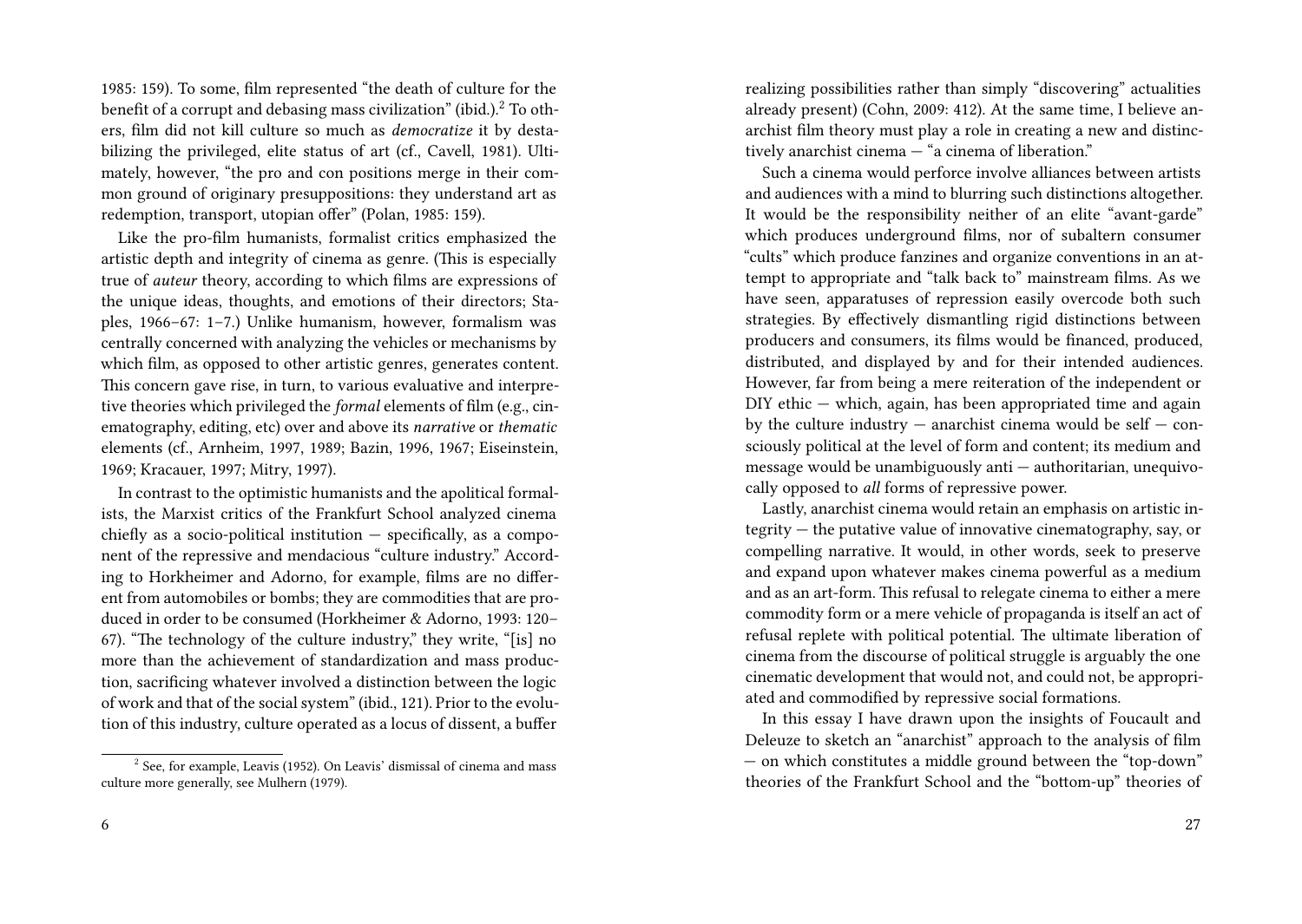Nor is there any question that the global proliferation of Hollywood cinema is part of a broader imperialist movement in geopolitics. Whether consciously or unconsciously, American films reflect and reinforce uniquely capitalist values and to this extent pose a threat to the political, economic, and cultural sovereignty of other nations and peoples. It is for the most part naïve of cultural studies critics to assign "agency" to non-American consumers who are not only saturated with alien commodities but increasingly denied the ability to produce and consume native commodities. At the same time, none of this entails that competing film industries are by definition "liberatory." Global capitalism is not the sole or even the principal locus of repressive power; it is merely one manifestation of such power among many. Ostensibly anti-capitalist or counterhegemonic movements at the level of culture can and often do become repressive in their own right  $-$  as, for example, in the case of nationalist cinemas which advocate terrorism, religious fundamentalism, and the subjugation of women under the banner of "antiimperialism."

The point here, which reinforces several ideas already introduced, is that neither the American film industry nor film industries as such are intrinsically reducible to a unitary source of repressive power. As a social formation or assemblage, cinema is a product of a complex array of forces. To this extent it always and already contains both potentially liberatory and potentially repressive components. In other words, a genuinely nomadic cinema one which deterritorializes itself and escapes the overcoding of repressive state apparatuses  $-$  is not only possible but in some sense inevitable. Such a cinema, moreover, will emerge neither on the side of the producer nor of the consumer, but rather in the complex interstices that exist between them. I therefore agree with Cohn that anarchist cultural studies (and, by extension, anarchist film theory) has as one of its chief goals the "extrapolation" of latent revolutionary ideas in cultural practices and products (where "extrapolation" is understood in the sense of actively and creatively

26

between runaway materialism on the one hand and primitive fanaticism on the other. In the wake of its thoroughgoing commodification, culture becomes a *mass* culture whose movies, television, and newspapers subordinate everyone and everything to the interests of bourgeois capitalism. Mass culture, in turn, replaces the system of labour itself as the principle vehicle of modern alienation and totalization.

By expanding the Marxist-Leninist analysis of capitalism to cover the entire social space, Horkheimer and Adorno severely undermine the possibility of meaningful resistance to it. On their view, the logic of Enlightenment reaches its apex precisely at the moment when everything — including resistance to Enlightenment — becomes yet another spectacle in the parade of culture (ibid., 240–1). Whatever forms of resistance cannot be appropriated are marginalized, relegated to the "lunatic fringe." The culture industry, meanwhile, produces a constant flow of pleasures intended to inure the masses against any lingering sentiments of dissent or resistance (ibid., 144). The ultimate result, as Todd May notes, is that "positive intervention [is] impossible; all resistance [is] capable either of recuperation within the parameters of capitalism or marginalization [...] there is no outside capitalism, or at least no effective outside" (1994: 26). Absent any program for organized, mass resistance, the only outlet left for the revolutionary subject is art: the creation of quiet, solitary refusals and small, fleeting spaces of individual freedom.<sup>3</sup>

The dominance of humanist and formalist approaches to film was overturned not by Frankfurt School Marxism but by the rise of French structuralist theory in the 1960s and its subsequent infiltration of the humanities both in North America and on the Continent. As Dudley Andrew notes, the various schools of structuralism<sup>4</sup> did not seek to analyze films in terms of formal aesthetic cri-

<sup>&</sup>lt;sup>3</sup> This position receives one of its fullest articulations in Marcuse (1964).

<sup>4</sup> For example, Barthesian semiotics, Althusserian Marxism, and Lacanian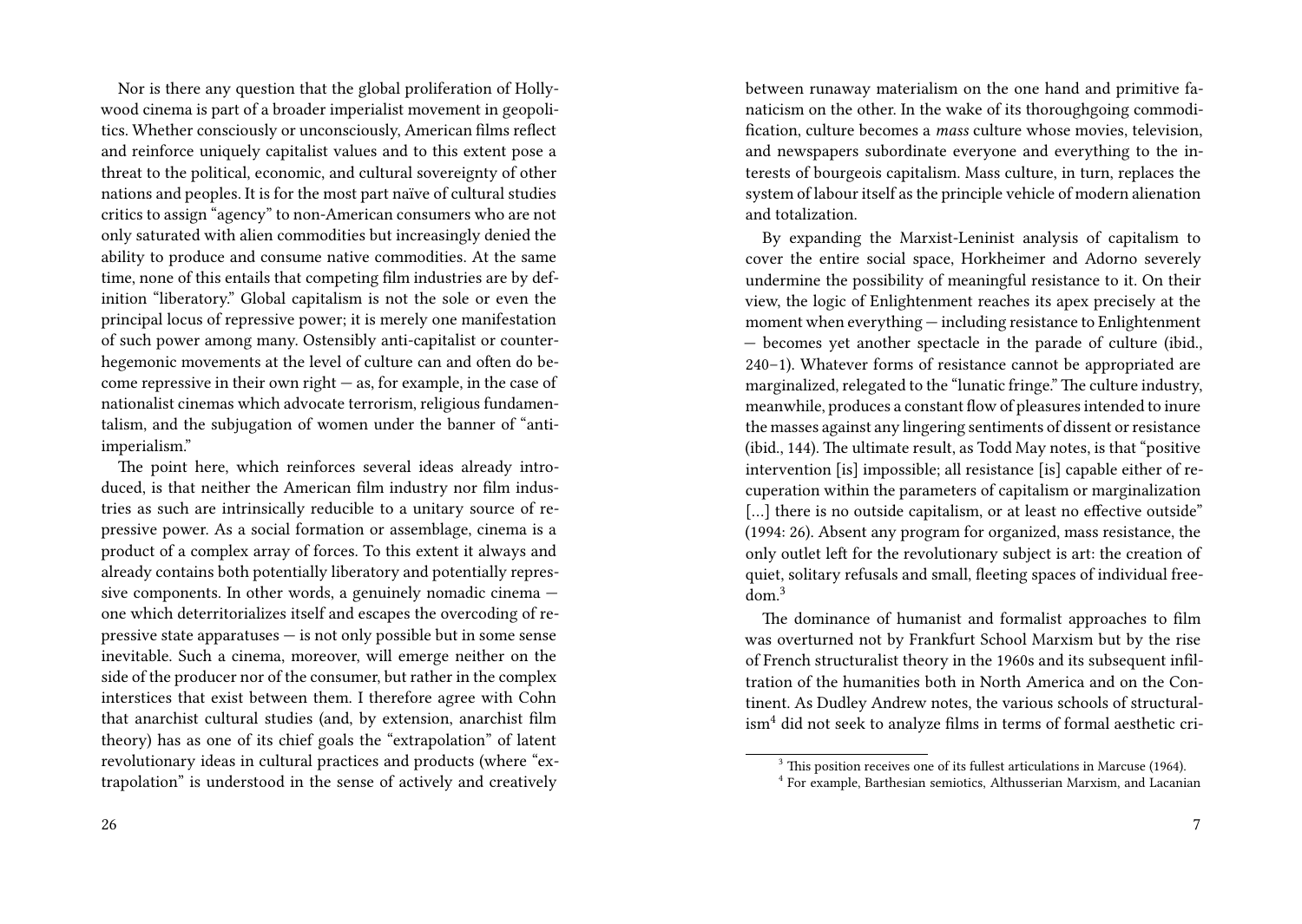teria "but rather […] to 'read' them as symptoms of hidden structures" (Andrew, 2000: 343; cf., Jay, 1993: 456–91). By the mid-1970s, he continues, "the most ambitious students were intent on digging beneath the commonplaces of textbooks and 'theorizing' the conscious machinations of producers of images and the unconscious ideology of spectators" (ibid.). The result, not surprisingly, was a flood of highly influential books and essays which collectively shaped the direction of film theory over the next two decades.<sup>5</sup>

One of the most important structuralists was, of course, Jacques Derrida. On his view, we do well to recall, a word (or, more generally, a sign) never corresponds to a presence and so is always "playing" off other words or signs (1978: 289; 1976: 50). And because all signs are necessarily trapped within this state or process of play (which Derrida terms "*differance*"), language as a whole cannot have a fixed, static, determinate — in a word, *transcendent* meaning; rather, *differance* "extends the domain and the play of signification infinitely" (ibid, 280). Furthermore, if it is impossible for presence to have meaning apart from language, and if (linguistic) meaning is always in a state of play, it follows that presence itself will be indeterminate — which is, of course, precisely what it *cannot* be (Derrida, 1981: 119–20). Without an "absolute matrical form of being," meaning becomes dislodged, fragmented, groundless, and elusive. The famous consequence, of course, is that "*Il n'y a pas de hors-texte*" ("There is no outside-text") (Derrida, 1976: 158). Everything is a text subject to the ambiguity and indeterminacy of language; whatever noumenal existence underlies language is unreadable — hence, unknowable — to us.

In contrast to Marxist, psychoanalytic, and feminist theorists, who generally shared the Frankfurt School's suspicion towards cinema and the film industry, Derridean critics argued that cinematic

tially affect objects exterior to themselves. On the contrary, there is only a single, unitary force which manifests itself in particular "assemblages" (ibid.). Each of these assemblages, in turn, contains within itself both desire and various "bureaucratic or fascist pieces" which seek to subjugate and annihilate that desire (Deleuze & Guattari, 1986: 60; Deleuze & Parnet, 1987: 133). Neither force acts or works upon preexistent objects; rather everything that exists is alternately created and/or destroyed in accordance with the particular assemblage which gives rise to it.

There is scarcely any question that the contemporary film industry is subservient to repressive apparatuses such as transnational capital and the government of the United States. The fact that the production of films is overwhelmingly controlled by a handful of media conglomerates, the interests of which are routinely protected by federal institutions at the expense of consumer autonomy, makes this abundantly clear. It also reinforces the naivety of cultural studies, whose valorization of consumer subcultures appears totally impotent in the face of such enormous power. As Richard Hoggart notes,

Studies of this kind habitually ignore or underplay the fact that these groups are almost entirely enclosed from and are refusing even to attempt to cope with the public life of their societies. That rejection cannot reasonably be given some idealistic ideological foundation. It is a rejection, certainly, and in that rejection may be making some implicit criticisms of the 'hegemony,' and those criticisms need to be understood. But such groups are doing nothing about it except to retreat (Hoggart, 1995: 186).

Even if we overlook the Deleuzean/Foucauldian/ACS critique viz., that cultural studies relies on a theoretically problematic notion of consumer "agency" — such agency appears largely impotent at the level of praxis as well.

psychoanalysis.

<sup>5</sup> Of particular importance are Baudry (1986: 299–319), Heath (1976: 68– 112), Metz (1973: 40–88; 1974), Mulvey (1975: 6–18).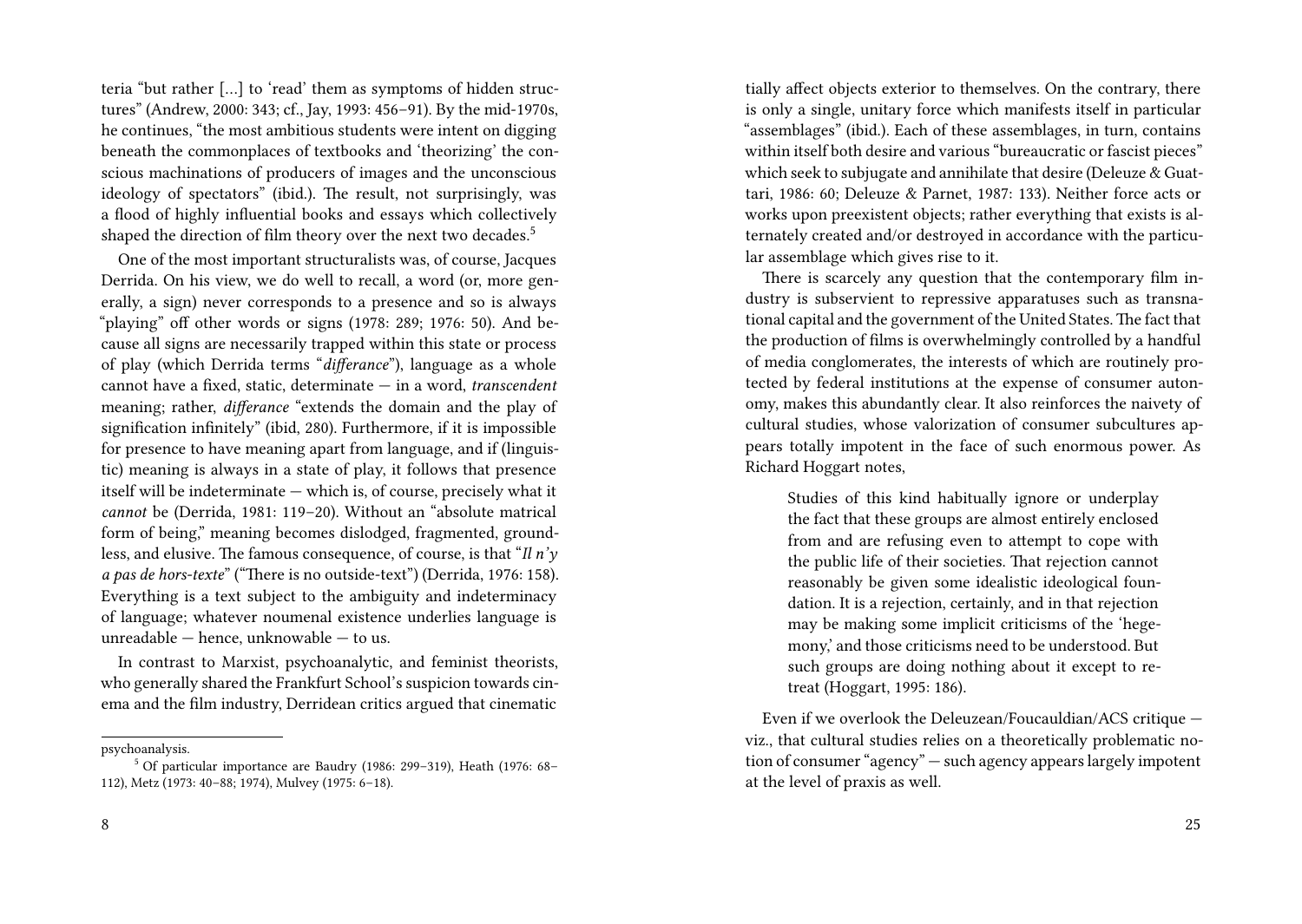mad, the *flaneur* wanders aimlessly and without a predetermined *telos* through the striated space of these apparatuses. Her mobility itself, however, belongs to the sphere of non-territorialized *smooth* space, unconstrained by regimentation or structure, free-flowing, detached. The desire underlying this mobility is productive; it actively avoids satisfaction and seeks only to proliferate and perpetuate its own movement. Apparatuses of repression, in contrast, operate by striating space and routinizing, regimenting, or otherwise constraining mobile desire. They *must* appropriate the nomadic in order to function *as* apparatuses of repression.

Capitalism, however one understands its relationship to other repressive apparatuses, strives to commodify flaneurial desire, or, what comes to the same, to produce artificial desires which appropriate, capture, and ultimately absorb flaneurial desire (ibid., esp. 424–73). Deleuze would agree with Horkheimer and Adorno that the contemporary film industry serves a dual role as capture mechanism *and* as commodity. It not only functions as an object within capitalist exchange but as an ideological machine that reinforces the production of consumer-subjects. This poses a two-fold threat to freedom, at least as freedom is understood from a Deleuzean perspective: first, it makes nomadic mobility abstract and virtual, trapping it in striated space and marshaling it toward the perpetuation of repressive apparatuses; and second, it replaces the free-flowing desire of the nomadic with social desire — that is, it commodifies desire and appropriates *flaneurie* as a mode of capitalist production.

The crucial difference is that for Deleuze, as for Foucault and ACS, the relation between the nomadic and the social is always and already reciprocal. In one decidedly aphoristic passage, Deleuze claims there are only forces of desire and social forces (Deleuze & Guattari, [1972] 1977: 29). Although he tends to regard desire as a creative force (in the sense that it produces rather than represses its object) and the social as a force which "dams up, channels, and regulates" the flow of desire (ibid., 33), he does not mean to suggest that there are two distinct *kinds* of forces which differen"texts" do not contain meanings or structures which can be unequivocally "interpreted" or otherwise determined (cf., Brunette & Wills, 1989). Rather, the content of a film is always and already "deconstructing" — that is, undermining its own internal logic through the play of semiotic differences. As a result, films are "liberated" by their own indeterminacy from the hermeneutics of traditional film criticism, which "repress" their own object precisely by attempting to fix or constitute it (Brunette & Wills, 1989: 34). Spectators, in turn, are free to assign multiple meanings to a given film, none of which can be regarded as the "true" or "authentic" meaning.

This latter ramification proved enormously influential on the discipline of cultural studies, the *modus operandi* of which was "to discover and interpret the ways disparate disciplinary subjects *talk back:* how consumers deform and transform the products they use to construct their lives; how 'natives' rewrite and trouble the ethnographies of (and *to*) which they are subject…" (Bérubé, 1994: 138; see also Gans, 1974, 1985: 17–37; Grossberg, 1992; Levine, 1988; Brantlinger, 1990; Aronowitz, 1993; During, 1993; Fiske, 1992; McRobbie, 1993). As Thomas Frank observes,

The signature scholarly gesture of the nineties was not some warmed over aestheticism, but a populist celebration of the power and 'agency' of audiences and fans, of their ability to evade the grasp of the makers of mass culture, and of their talent for transforming just about any bit of cultural detritus into an implement of rebellion (Frank, 2000: 282).

Such a gesture is made possible, again, by Derrida's theory of deconstruction: the absence of determinate meaning and, by extension, intentionality in cultural texts enables consumers to appropriate and assign meaning them for and by themselves. As a result, any theory which assumes that consumers are "necessarily silent, passive, political and cultural dupes" who are tricked or manipu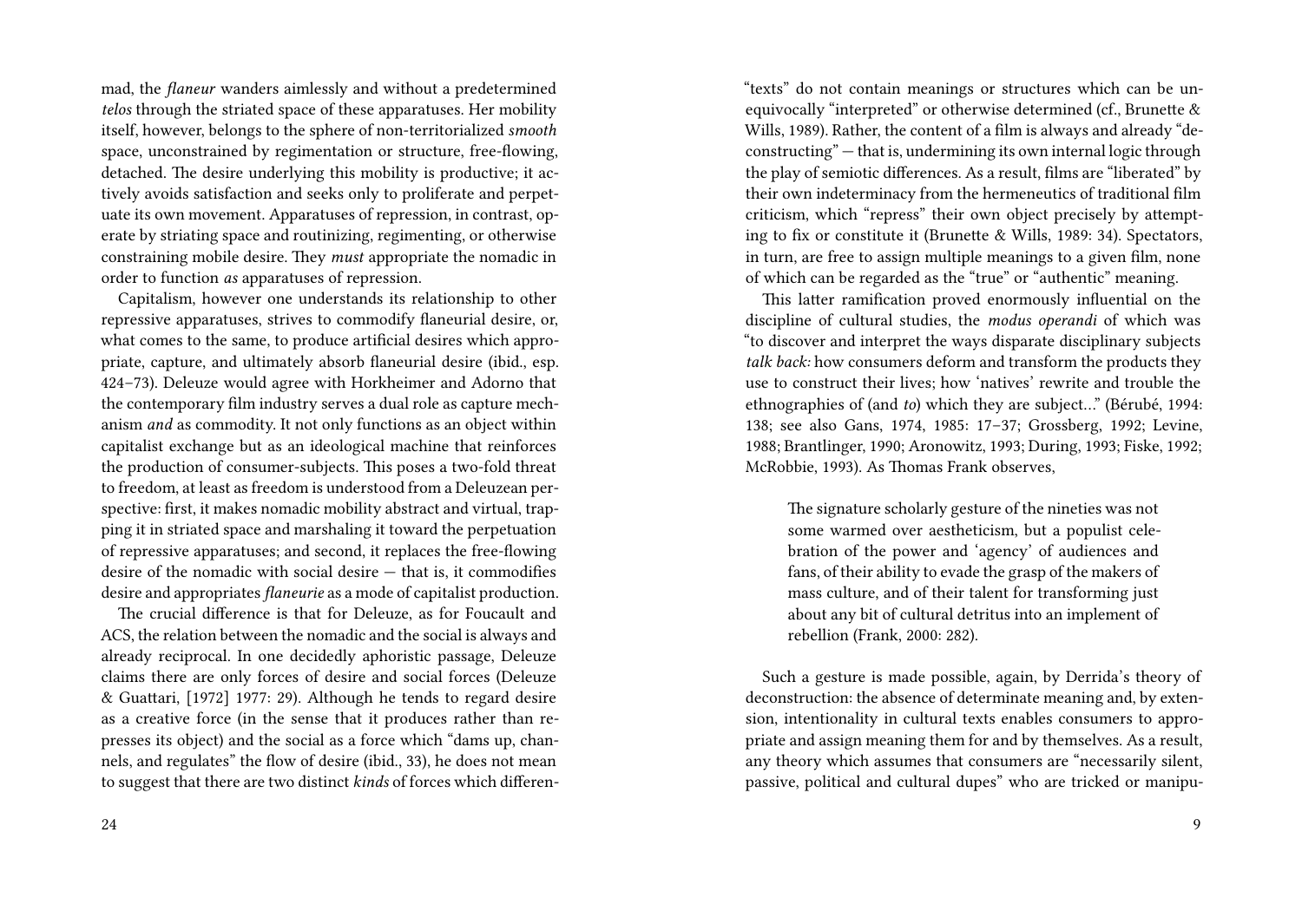lated by the culture industry and other apparatuses of repressive power is rejected as "elitist" (Grossberg, 1992: 64).

A fitting example of the cultural studies approach to cinema is found in Anne Friedberg's essay "Cinema and the Postmodern Condition," which argues that film, coupled with the apparatus of the shopping mall, represents a postmodern extension of modern *flaneurie* (Friedberg, 1997: 59–86). Like Horkheimer and Adorno, Friedberg is not interested in cinema as an art form so much as a commodity or as an apparatus of consumption/desire production. At the same time, however, Friedberg does not regard cinema as principally a vehicle of "mass deception" designed by the culture industry to manipulate the masses and inure them to domination. Although she recognizes the extent to which the transgressive and liberatory "mobilized gaze" of the *flaneur* is captured and rendered abstract/virtual by the cinematic apparatus of the culture industry (ibid., 67), she nonetheless valorizes this "virtually mobile" mode of spectatorship insofar as it allows postmodern viewers to "try on" identities (just as shoppers "try on" outfits) without any essential commitment (ibid., 69–72).

This kind of approach to analyzing film, though ostensibly "radical" in its political implications, is in fact anything but. As I shall argue in the next section, cultural studies — no less than critical the $ory - rests$  on certain presuppositions which have been severely challenged by various theorists. Michel Foucault, in particular, has demonstrated the extent to which we can move beyond linguistic indeterminacy by providing archeological and genealogical analyses of the *formation* of meaning-producing structures. Such structures, he argues, do not emerge in a vacuum but are produced by historically-situated relations of power. Moreover, power produces the very subjects who alternately affect and are affected by these structures, a notion which undermines the concept of producer/ consumer "agency" upon which much of critical theory and cultural studies relies. Though power relations have the *potential* to be liberating rather than oppressive, such a consequence is not "art versus pap" are manifestations of deeper socio-political conflicts which are subject to analysis in turn.

Even if there is or was such a thing as "avant-garde" cinema, it no longer functions in the way that Horkheimer and Adorno envisaged, if it ever did. As they themselves recognized, one of the most remarkable features of late capitalism is its ability to appropriate and commodify dissent. Friedberg, for example, is right to point out that *flaneurie* began as a transgressive institution which was subsequently captured by the culture industry; but the same is true even of "avant-garde" film  $-$  an idea that its champions frequently fail to acknowledge. Through the use of niche marketing and other such mechanisms, the *postmodern* culture industry has not only overcome the "threat" of the avant-garde but transformed that threat into one more commodity to be bought and sold. Media conglomerates make more money by establishing faux "independent" production companies (e.g., Sony Pictures Classics, Fox Searchlight Pictures, etc) and re-marketing "art films" (*ala* the Criterion Collection) than they would by simply ignoring independent, underground, avant-garde, etc. cinema altogether.

All of this is by way of expanding upon an earlier point  $$ namely, that it is difficult, if not impossible, to determine the extent to which particular films or cinematic genres function as instruments of socio-political repression — especially in terms of simple dichotomies such as "mainstream" versus "avant-garde." In light of our earlier discussion of Foucault, not to speak of Derrida, this ought not to come as a surprise. At the same time, however, we have ample reason to believe that the contemporary film *industry* is without question one of the preeminent mechanisms of global capitalist cultural hegemony. To see why this is the case, we ought briefly to consider some insights from Gilles Deleuze.

There is a clear parallel between Friedberg's mobilized flaneurial gaze and what Deleuze calls the "nomadic" — i.e., those social formations which are exterior to repressive modern apparatuses like State and Capital (Deleuze & Guattari, 1987: 351–423). Like the no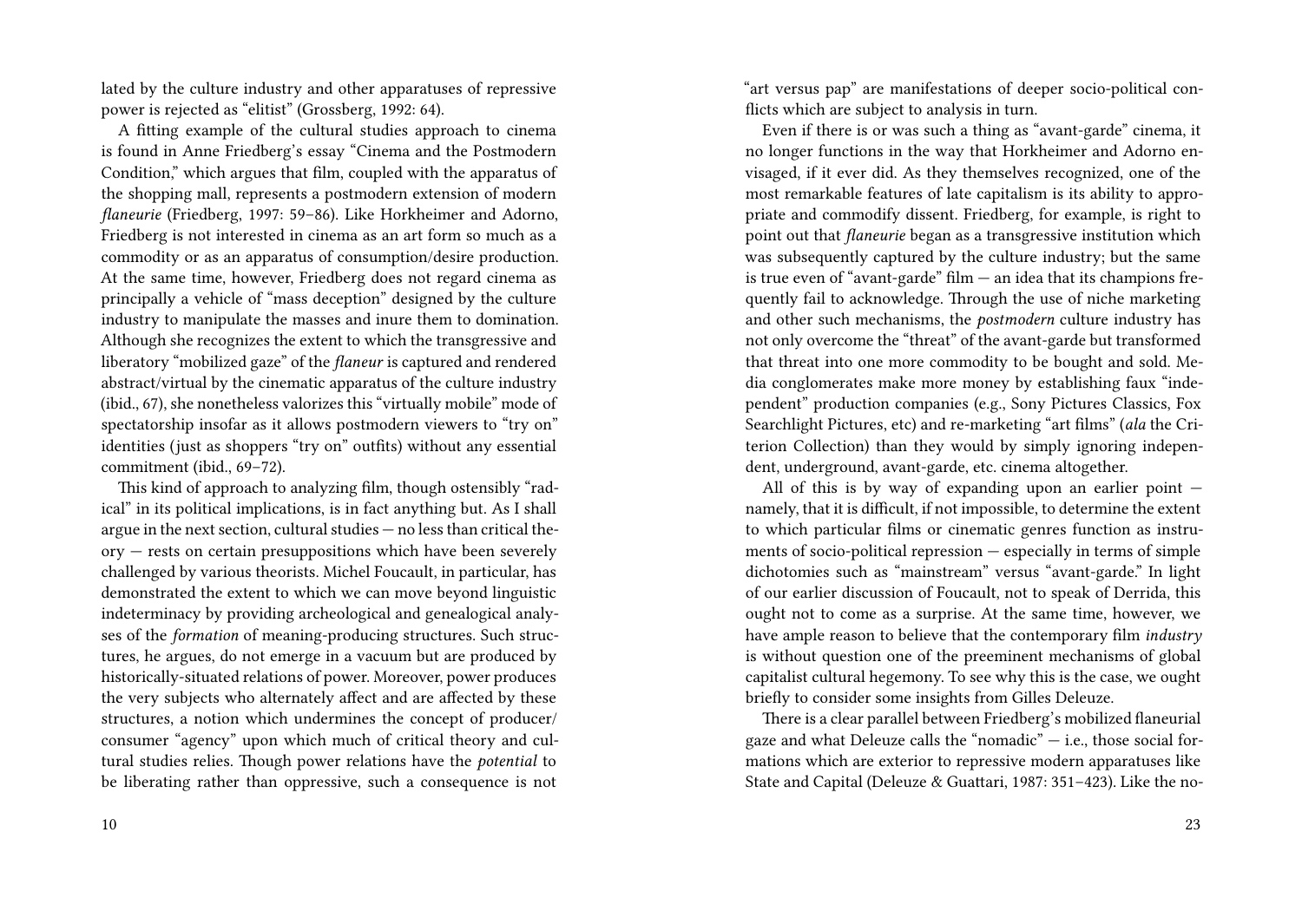cal, religious, and philosophical viewpoints. The point in so doing is allegedly to "liberate" cinema from its dual role as commodity and ideological machine (either directly, by using film as a form of radical political critique, or indirectly, by attempting to revitalize film as a serious art form).

Despite its merits, this analysis drastically oversimplifies the complexities of modern cinema. In the first place, the dichotomy between "mainstream" and "avant-garde" has never been particularly clear-cut, especially in non-American cinema. Many of the paradigmatic European "art films" enjoyed considerable popularity and large box office revenues within their own markets, which suggests among other things that "mainstream" and "avant garde" are culturally relative categories. So, too, the question of what counts as "mainstream" versus "avant garde" is inextricably bound up in related questions concerning the aesthetic "value" or "merit" of films. To many, "avant garde" film is remarkable chiefly for its artistic excellence, whereas "mainstream" film is little more than massproduced pap. But who determines the standards for cinematic excellence, and how? As Dudley Andrews notes,

[...] [C]ulture is not a single thing but a competition among groups. And, competition is organized through power clusters we can think of as institutions. In our own field certain institutions stand out in marble buildings. The NEH is one; but in a different way, so is Hollywood, or at least the Academy of Motion Picture Arts and Sciences. Standard film critics constitute a sub-group of the communication institution, and film professors make up a parallel group, especially as they collect in conferences and in societies (Andrews, 1985: 55).

brought about by consumer agency so much as by *other* power relations which, following Gilles Deleuze, elude and "deterritorialize" oppressive capture mechanisms. As I shall argue, the contemporary cinematic apparatus is without a doubt a form of the latter, but this does not mean that cinema as such is incapable of escaping along liberatory lines of flight.

#### **II. Foucault and Film Theory**

Tidy generalizations about Foucault are neither easy nor particularly worthwhile to make. Yet if there is a single pithy aphorism that captures the spirit of his project, it is Bacon's "*Ipsa scientia potestas est*" — knowledge itself is power. Foucault's perspective is of course very different from — indeed, in radical opposition to — the proto- Enlightenment scientism of Bacon, for whom knowledge is always *power to do*. As we shall see, knowledge for Foucault is rather *power to say*, on the one hand, and *power to be said*, on the other. This distinction underlies the metaphilosophical character of Foucault's analysis, which repudiates the notion of transcendent "Knowledge" and instead focuses on the complex power relations which make possible, give rise to, and shape the very idea of knowledge(s).

For Foucault, all statements belong to a particular *discourse*, which is the set of all possible statements that can be articulated about a particular topic within a particular historical period (Foucault, 1994: 79, 158). Discourse defines the boundaries surrounding what can and cannot be *said*, and to this extent shapes or constructs what can be *known*, i.e., the object of knowledge itself. Foucault's early works are principally concerned with the conditions of pos-

Andrews' point here echoes one we made earlier — namely, that film criticism itself is a product of complicated power relations.Theoretical dichotomies such as "mainstream versus avant-garde" or

<sup>&</sup>lt;sup>6</sup> For example, statements about airplanes could not be uttered in the Middle Ages because the historical a priori condition necessary for the production, transmission, and intelligibility of such statements within discourse (viz., the actual existence of airplanes) was not yet satisfied.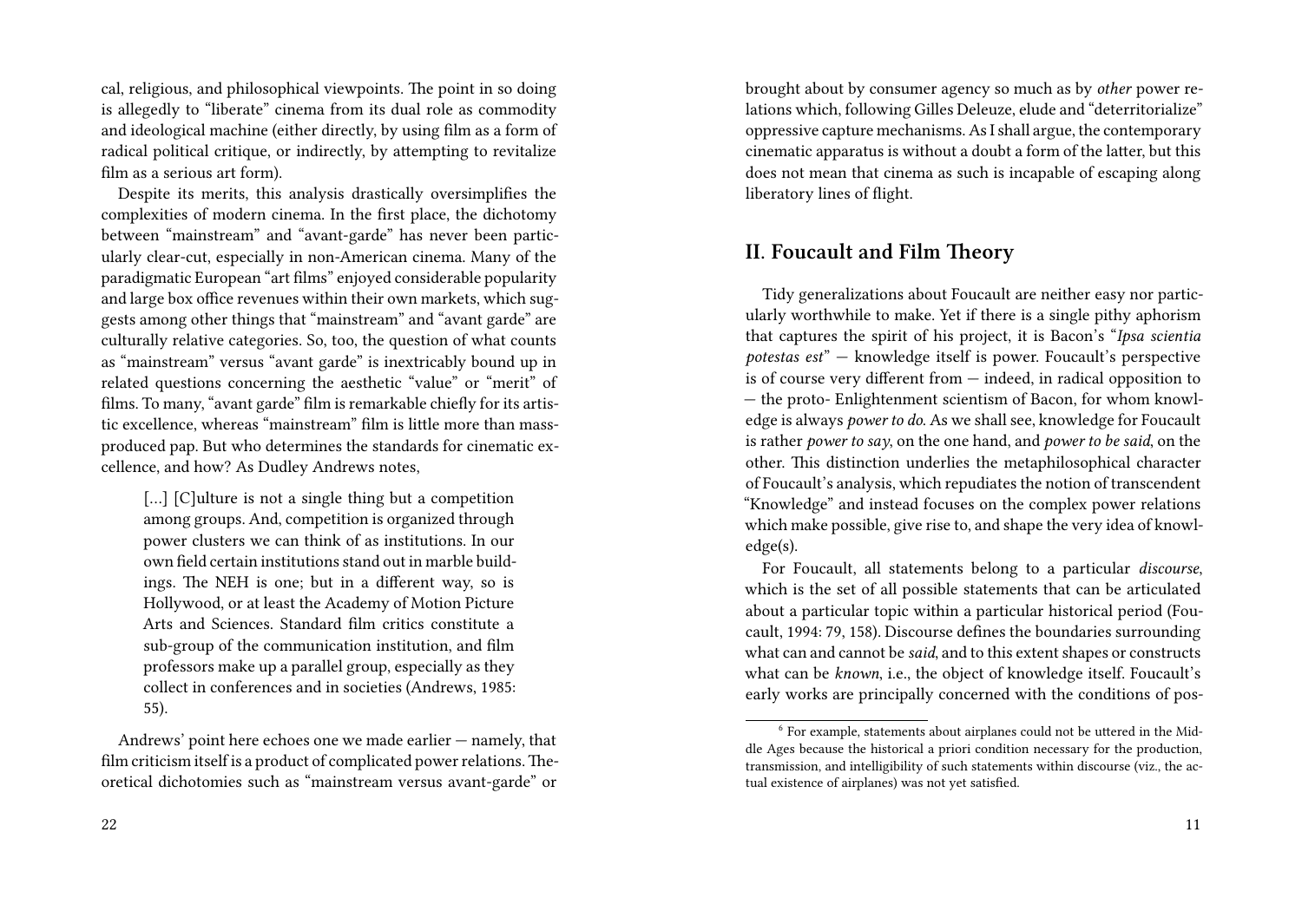sibility ("historical *a prioris*") that must be in place in order for certain statements (again, that which can be said) to actually emerge within a given discourse (ibid.,  $86-92$ ).<sup>6</sup> They are also concerned with demarcating and analyzing *discursive formations* — the historical ruptures and discontinuities whereby new forms of discourse appear and supplant older forms of discourse (Foucault, 1972: esp. Part II, chapter 2). Foucault refers to this mode of analysis as "archeology" (Foucault, 1994: xxii).

The point of the archeological method is "to grasp the statement in the narrowness and singularity of its event; to determine the conditions of existence, to fix its limits as accurately as possible, to establish its correlations with other statements with which it may be linked, and to show what other forms of articulation it excludes" (Foucault, 2003: 401). For Foucault, knowledge is not a *thing* (e.g., a particular mental state) but rather a *relation* between statements within a particular discourse – specifically, the relation of what can be spoken or thought to that which cannot.

Foucault's major works in the early period involve the application of the archeological method to a particular discourse. In *Madness and Civilization*, for example, he analyzes the discourse of madness *vis-à-vis* various historical institutions: the workhouse, the hospital, the asylum, etc (1965). The appearance of a new discursive formation (e.g., the discourse of madness or insanity) gives rise to a new institutional form (e.g., the asylum), a new knowledge form (e.g., psychiatry) and a new object of knowledge (e.g., the insane). By reflecting on the conditions of possibility which were necessary in order for particular institutional forms to emerge, Foucault uncovers a new form of discursive knowledge that has been constructed in history.

The early works seek to describe particular discursive formations (through "archeology") but not to *explain* how and why they came about. Beginning with *Discipline and Punish*, Foucault turns his attention to analyses of how power relations produce knowledge within particular discursive formations (a method that he

At present the global film industry — not to speak of the majority of media — is controlled by six multinational corporate conglomerates: The News Corporation, The Walt Disney Company, Viacom, Time Warner, Sony Corporation of America, and NBC Universal. As of 2005, approximately 85% of box office revenue in the United States was generated by these companies, as compared to a mere 15% by so-called "independent" studios whose films are produced without financing and distribution from major movie studios. Never before has the intimate connection between cinema and capitalism appeared quite as stark.

As Horkheimer and Adorno argued more than fifty years ago, the salient characteristic of "mainstream" Hollywood cinema is its dual role as commodity and ideological mechanism. On the one hand, films not only satisfy but *produce* various consumer desires. On the other hand, this desire-satisfaction mechanism maintains and strengthens capitalist hegemony by manipulating and distracting the masses. In order to fulfill this role, "mainstream" films must adhere to certain conventions at the level of both form and content. With respect to the former, for example, they must evince a simple plot structure, straightforwardly linear narrative, and easily understandable dialogue. With respect to the latter, they must avoid delving deeply into complicated social, moral, and philosophical issues and should not offend widely-held sensibilities (chief among them the idea that consumer capitalism is an indispensable, if not altogether just, socio-economic system). Far from being arbitrary, these conventions are deliberately chosen and reinforced by the culture industry in order to reach the largest and most diverse audience possible and to maximize the effectiveness of filmas-propaganda.

"Avant garde" or "underground cinema," in contrast, is marked by its self — conscious attempt to undermine the structures and conventions which have been *imposed* on cinema by the culture  $industry - for example, by presenting shocking images, employ$ ing unusual narrative structures, or presenting unorthodox politi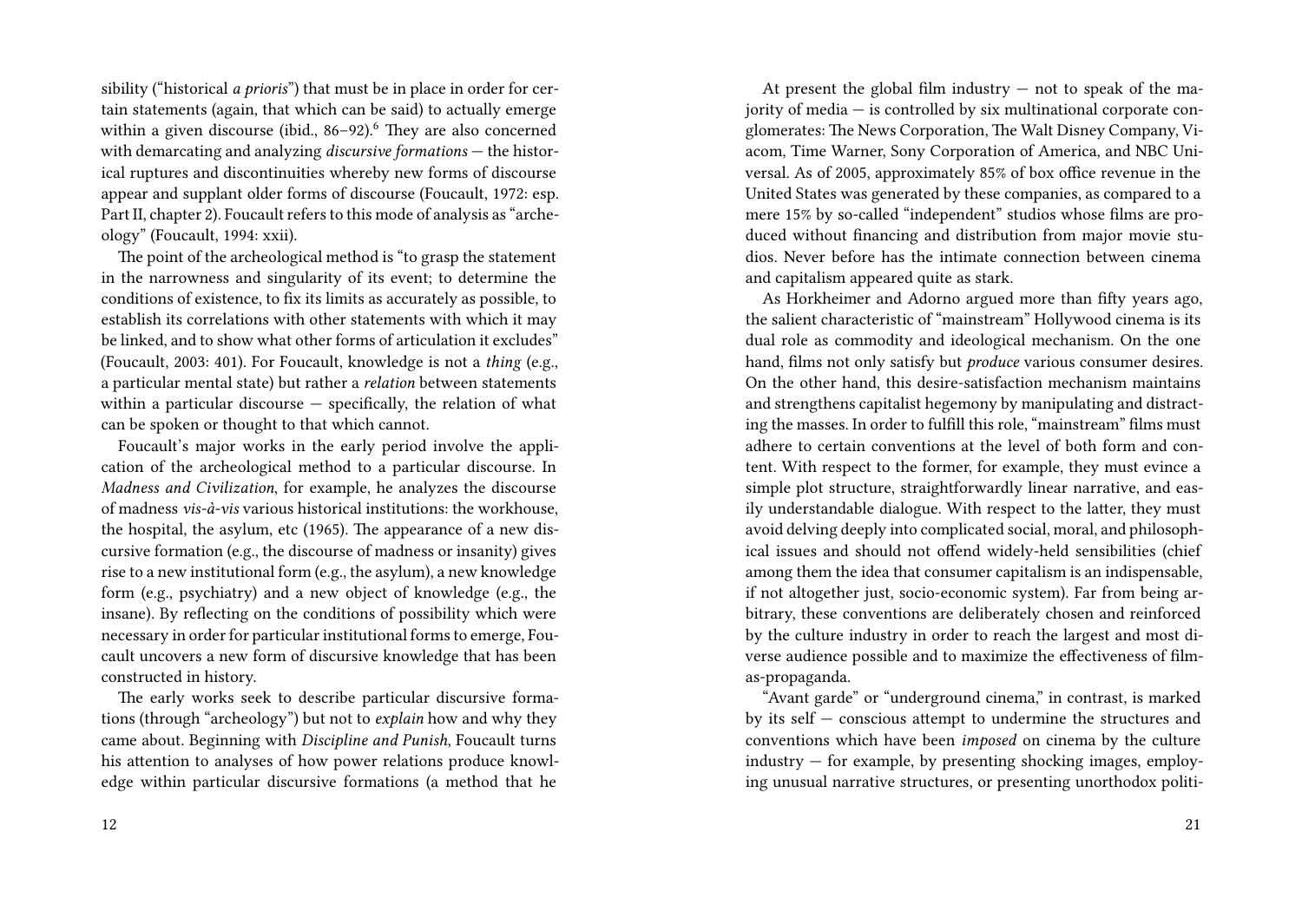from critical theory and consumer-agency theory along several trajectories (Cohn, 2009: 403–24). Among other things, he writes, ACS tries "to avoid reducing the politics of popular culture to a simplistic dichotomy of 'reification' versus 'resistance'" (ibid., 412). On the one hand, anarchists have always balked at the pretensions of "high culture" even before these were exposed and demystified by the likes of Bourdieu in his theory of "cultural capital." On the other hand, we always sought ought and found "spaces of liberty — even momentary, even narrow and compromised — within capitalism and the State" (ibid., 413). At the same time, anarchists have never been content to find "reflections of our desires in the mirror of commercial culture," nor merely to *assert the possibility* of finding them (ibid.). Democracy, liberation, revolution, etc. are not already present in a culture; they are among many potentialities which must be actualized through active intervention.

If Cohn's general view of ACS is correct, and I think it is, we ought to recognize its significant resonance with the Foucauldian *tertia via* outlined above. When Cohn claims that anarchists are "critical realists and monists, in that we recognize our condition as beings embedded within a single, shared reality" (Cohn, 2009: 413), he acknowledges that power actively affects both internal (subjective) existence as well as external (intersubjective) existence. At the same time, by arguing "that this reality is in a continuous process of change and becoming, and that at any given moment, it includes an infinity — bounded by, situated within, 'anchored' to the concrete actuality of the present — of emergent or potential realities" (ibid.), Cohn denies that power (hence, reality) is a single actuality that transcends, or is simply "given to," whatever it affects or acts upon. On the contrary, power is plural and potential, immanent to whatever it affects because precisely because affected in turn. From the standpoint of ACS and Foucault alike, then, culture is reciprocal and symbiotic — it both produces and is produced by power relations. What implications might this have for contemporary film theory?

calls "genealogy") (Foucault, 1995). To this end, he moves beyond discursive formations to a consideration of other forms of knowledge that are formed and constituted by power  $-$  viz., non-discursive formations and the formation of subjects. Non-discursive formations are practices through which power is manifested in particular forms (e.g., the prison, the asylum, the hospital, etc). Subjects (e.g., prisoners, madmen, patients, etc) in turn, are created through the process of being acted upon by non-discursive practices.

For Foucault, power is not and cannot be centralized in the form of a single coercive apparatus such as "capitalism." It exists not only at the macro-level of society (e.g., in ideologies, governments, etc.) but also at the micro-level of subjects (as in disciplinary power) (ibid., 135–69). The invisible surveillance of the Panopticon reveals a form of power that is dynamic, ubiquitous, and diffuse (ibid., 195– 228). It operates only in the relations of those to whom it applies. It can be exerted on individual bodies (anatomo-power) or entire populations (bio-power) Foucault, 1990: 140). It is not an absolute force but rather a relationship that exists *between* forces — a set of actions or forces exerted upon other actions or forces, or upon subjects (2003: 137). It is the capacity to act upon *and* to be acted upon, thus is not only repressive but productive as well.

When Foucault says that power "opens possibilities," he is referring specifically to the capacity of power to bring about new discursive and non-discursive formations and hence to produce new forms of knowledge. Because power is a mode of reciprocal affectivity, however, it not only produces knowledge but is *produced* by knowledge in turn. The range of possible statements circumscribed by a particular discursive formation is shaped by power relations, but the visible manifestation of power relations (for example, at the level of practices and the forms these practices take in institutions) is in turn shaped by what can be said.

How does this reciprocal shaping take place? In the first instance, we recall that power makes actions possible and is made possible by them in turn. This is because all actions, once actualized by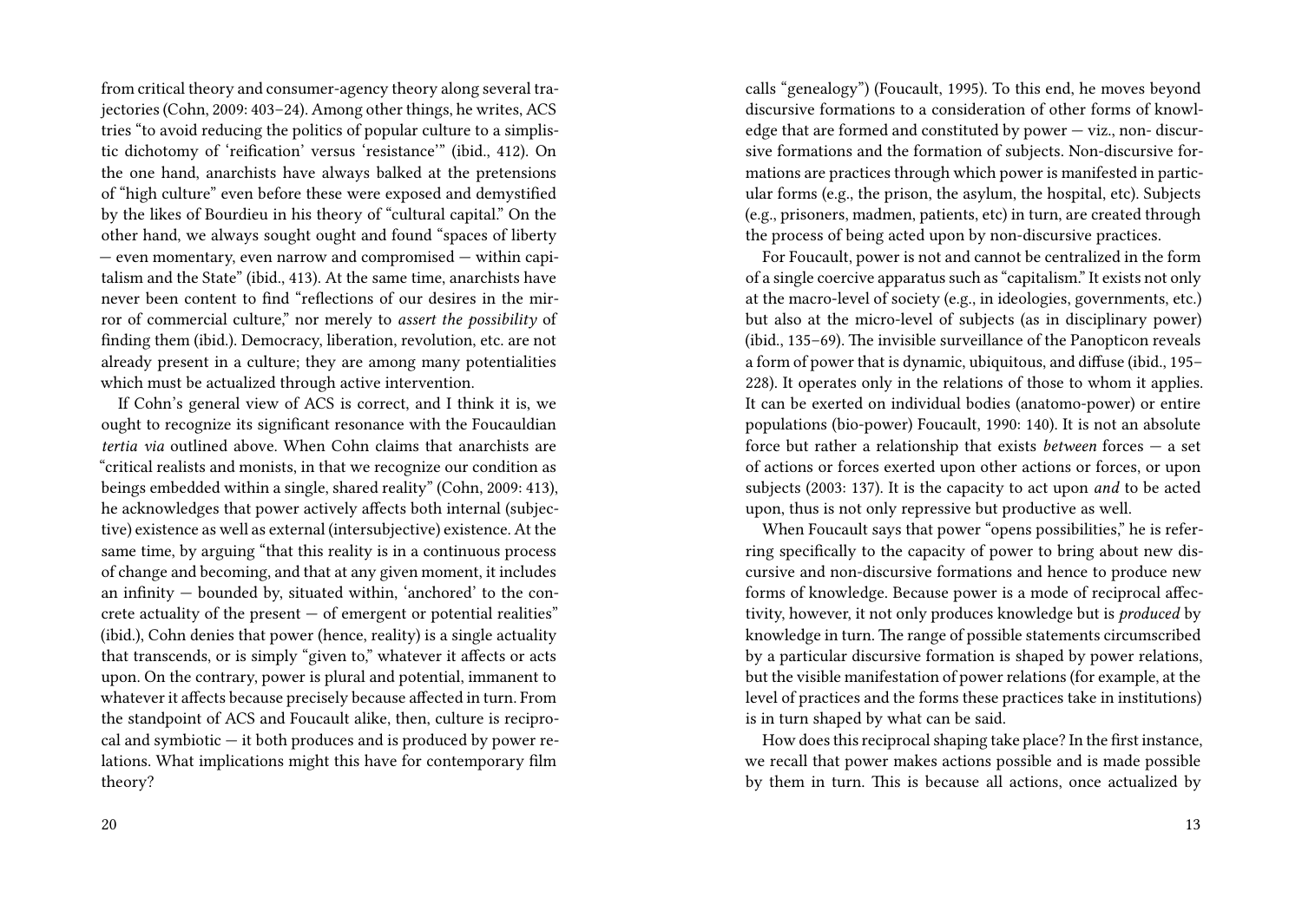power, are related to other actions (hence other possible modalities of power). But to say, speak, utter, write, or communicate in any way is to perform a certain kind of action — namely, the action of producing statements within a particular discourse. Knowledge, then, is essentially the *power* to produce statements which are in turn capable of being related to other statements within a particular discourse. Truth for Foucault is simply the mechanism whereby this power is exercised:

'Truth' is to be understood as a system of ordered procedures for t he production, regulation, distribution, circulation and operation of statements […] Each society has its regime of truth, its 'general politics' of truth: that is, the types of discourse which it accepts and makes function as true; the mechanisms and authorities that enable one to distinguish true and false statements, the means by which each is sanctioned; the techniques and procedures accorded value in the acquisition of truth; the status of those who are charged with saying what counts as true (Foucault, 2003: 316– 17).

In *Discipline and Punish,* as in the earlier archeological works, Foucault analyzes discursive formations surrounding the institutions of discipline and punishment. The change comes in his extending this analysis to non-discursive formations (practices) and, most importantly, to the power relations which give rise to both discursive and non-discursive formations. Thus, for example, Foucault discusses the non-discursive formation of punishment actualized in the institution of the prison.

Power relations, then, produce non-discursive formations at the level of practice (e.g., punishment) which are in turn made visible in institutions (e.g., the prison). Moreover, these practices produce new forms of knowledge (e.g., criminology) which in turn produce moreover, complicates interpretation; the content of images and sounds cannot be understood in themselves precisely because they are physically (and not just conceptually) dynamic, fluid, and unstable. For this reason, films undermine what Derrida calls "the metaphysics of presence" in a much more direct and troubling way than written texts do because they *literally* enact, represent, or perform their own deconstruction. Whereas written text involves relations among concepts, film involves *relations among relations*. (This is in part what Friedberg means when she refers to films as "virtually mobile"). In sum, we might say that the meaning of a film is twice removed from the conditions of possibility for interpretation, and this is partly what makes film such a complicated medium.

As was made clear in our discussion of Foucault, however, structural and phenomenological features of cinema cannot be divorced from the particular power relations which produce the cinematic form — and vice versa. Moreover, even if the power relations in question can be identified as "oppressive," this judgment need not carry over to the cinematic form *as such*. (Marx makes a similar point about technology more generally; just because an oppressive mode of production such as capitalism gives rise to industrial technology does not mean that the latter is perforce a vehicle of oppression.) The best we can say, it seems, is that the cinematic form is particularly well-suited *as a medium* to being appropriated and used for oppressive purposes — and this for reasons which both critical theory and cultural studies have noted (e.g., its "virtual mobility," its mass appeal, etc). The question becomes: how, if at all, is cinema being appropriated and used in the contemporary world, and what does this say about cinema in general?

#### **III. Toward an Anarchist Film Theory**

In his article "What is Anarchist Cultural Studies?" Jesse Cohn argues that anarchist cultural studies (ACS) can be distinguished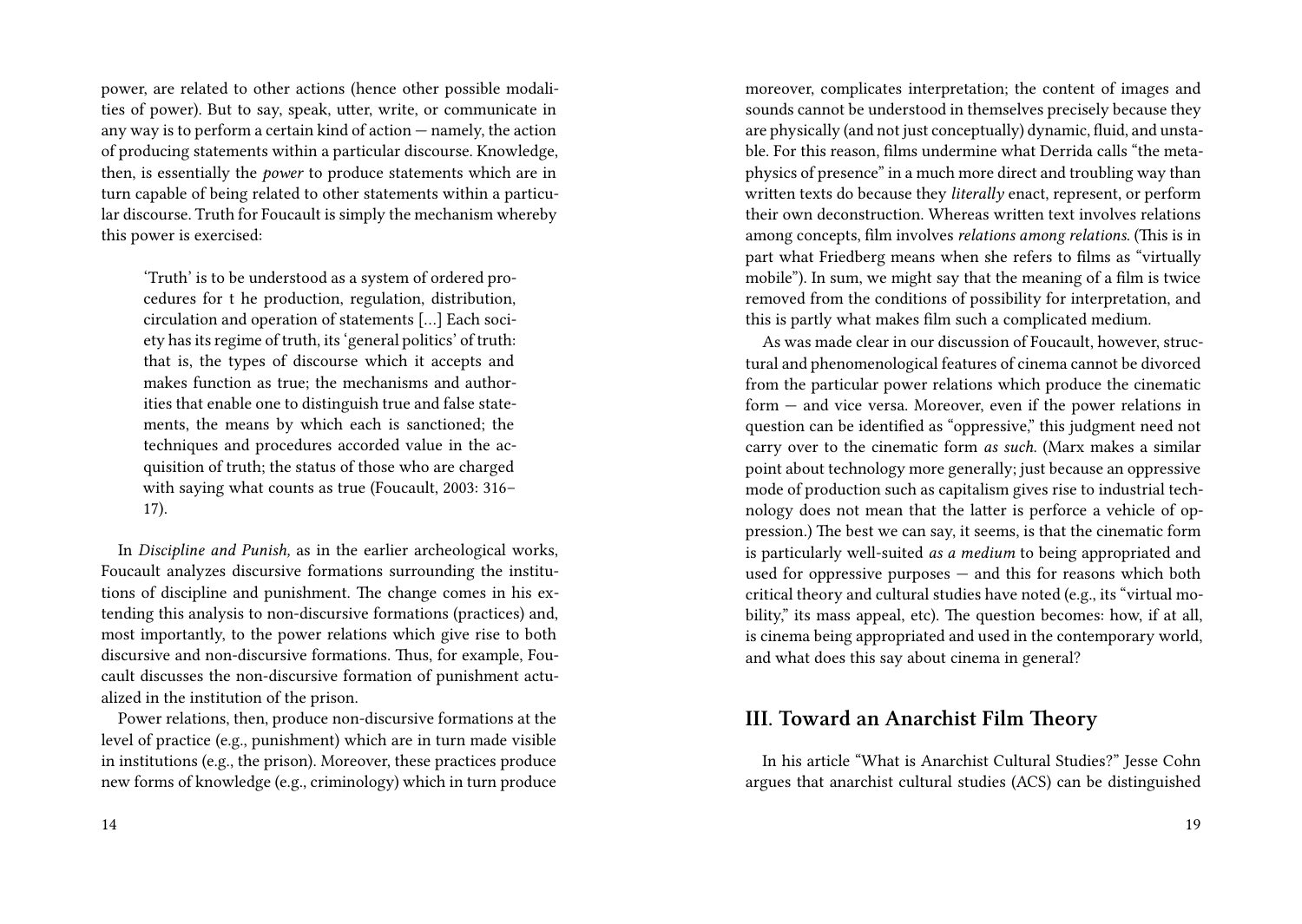that mirrors that of literary works insofar as they are produced via physical processes and displayed via physical media. But to state the obvious, one cannot view a movie merely by *looking* at a VHS cassette, a DVD, a film reel, or any other thing-in-the-world. The same is not true of a literary work, which exhibits a one-to-one correspondence between text and medium. To read one must have reliable vision and reliable cognitive faculties (viz., the various faculties associated with literacy). No further mediation is required. A film, on the other hand, must be *projected*, not only in the literal sense of being displayed via appropriate technology, but also in the sense of being foisted upon the world of ordinary sense perception. Put another way, the *content* of a film, as opposed to its medium, cannot be experienced as *immediately* as the content of a written text. Projection, therefore, is a *tertium quid* that is situated between medium and content. And it is precisely projection which makes a film *viewable* and *hearable* as opposed to merely *readable*.

All of this may seem obvious, but its significance should not be overlooked. To interpret a film, one cannot focus on particular images and sounds in isolation  $-$  that is, as static entities  $-$  nor even on the conceptual relations that exist among said entities. For example, one cannot ascribe meaning to the film by observing a still-frame from one scene and considering its relation to another still-frame. (The same is not true of reading, in which a particular word or phrase can *only* be understood in relation to other words or phrases.) On the contrary, viewing a film requires an analysis of visual, aural, etc. *movements* that affect the senses differentially in space and time. It is the relation of said movements, more so than the discrete images and sounds that comprise them, which encapsulate the meaning(s) of a film.

Visual co-presence of images is not what affects the viewer so much as the dynamic relation of these images in space and time — that is, their *movement* within a scene, coupled with a wide array of other underlying factors (e.g., sound, cinematography, etc) which represent movement *in a particular way*. This movement, new objects of knowledge at the level of the subject (e.g., the criminal type). This reveals another of Foucault's essential insights: that subjects are produced and shaped by power relations vis-à-vis becoming objects of discourse (e.g., study, inquiry, analysis, classification, etc) and practices (e.g., work, education, discipline, consumption, etc). To paraphrase W.V. Quine (and turn him on his head), to be is to be the object of a praxis and the subject of a theory. My subjectivity is exhausted by the power exerted on me by others and the world and the power which I exert in turn.

A radical consequence of this view is that subjects, strictly speaking, are not ontologically basic in the way they are for, say, Sartre. This does not mean that individual subjectivities do not exist for Foucault  $-$  they do. His point is that there is no preexistent human nature or essence which provides the ontological foundation of subjectivity. The body alone is basic; and bodies are constantly being created and re-created as subjects both by affecting other bodies and by being so affected. Capitalist power, for example, is manifested in practice at the level of institutions (e.g., shopping malls) and exerted upon bodies. This relation between the body and power gives rise to particular forms of subjectivity  $-$  viz., that of the consumer (whose body is affected by power) and, for example, the culture industry (which affects the bodies of others through power).

From a Foucauldian perspective, cinema is both a discursive and non-discursive formation: a mode of knowledge manifested concretely at the level of individual films *and* a mode of power manifested concretely at the level of the film industry. The reciprocal relation between films and the film industry, in turn, produces a particular form of subjectivity  $-$  that of the viewer or spectator. Against both critical theory and cultural studies, Foucault would claim that the relation between films and spectators is neither wholly passive nor wholly active. The meaning of a particular film may be assigned to it by a particular spectator, but the spectator *qua* spectator is produced in turn by his or her viewing of the film.